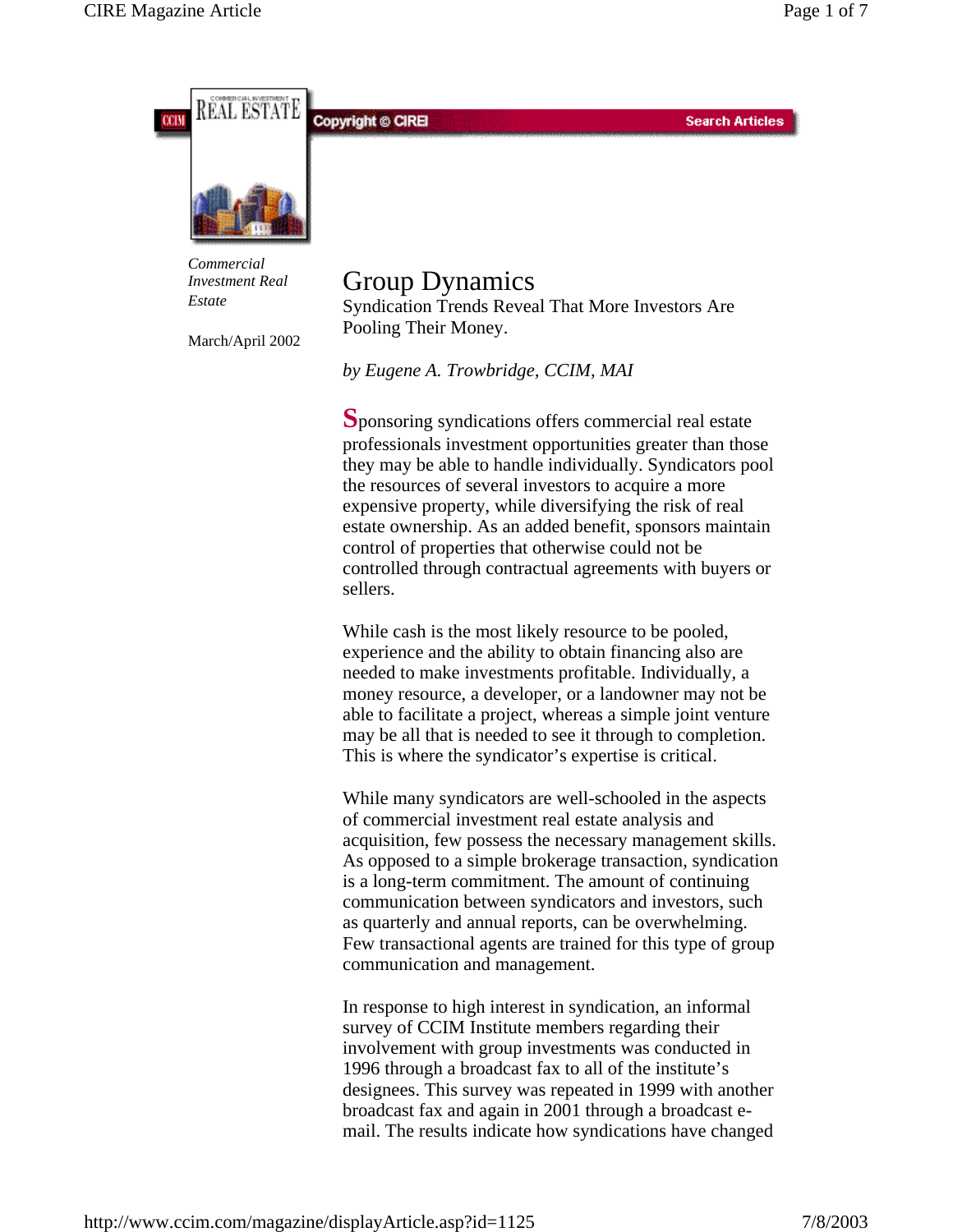over the years, including emerging syndication trends and potential problems to avoid.

#### **Syndication Structure Trends**

The number of investors in typical syndications has decreased over the years: 83 percent of the 2001 respondents used 10 or fewer investors, compared to 1996, when 75 percent of syndications had 10 or fewer investors.



On the other hand, the amount of equity being raised is increasing. In 1996, 60 percent of sponsors planned to raise \$1 million or less, and only 2 percent raised between \$5.1 million and \$10 million. In 2001, only 38 percent raised less than \$1 million, but 42 percent raised between \$1 million and \$5 million. In last year's results, 15 percent of syndicators said they raised between \$5.1 million and \$10 million.



Syndicators are becoming more aggressive in raising funds from each potential investor, and the minimum required investment is approaching \$50,000. In 2001, 49 percent of the survey respondents had minimum investment requirements of more than \$50,000 and another 34 percent required between \$25,001 and \$50,000. In contrast, in 1996, only 27 percent of syndicators required more than \$50,000 as a minimum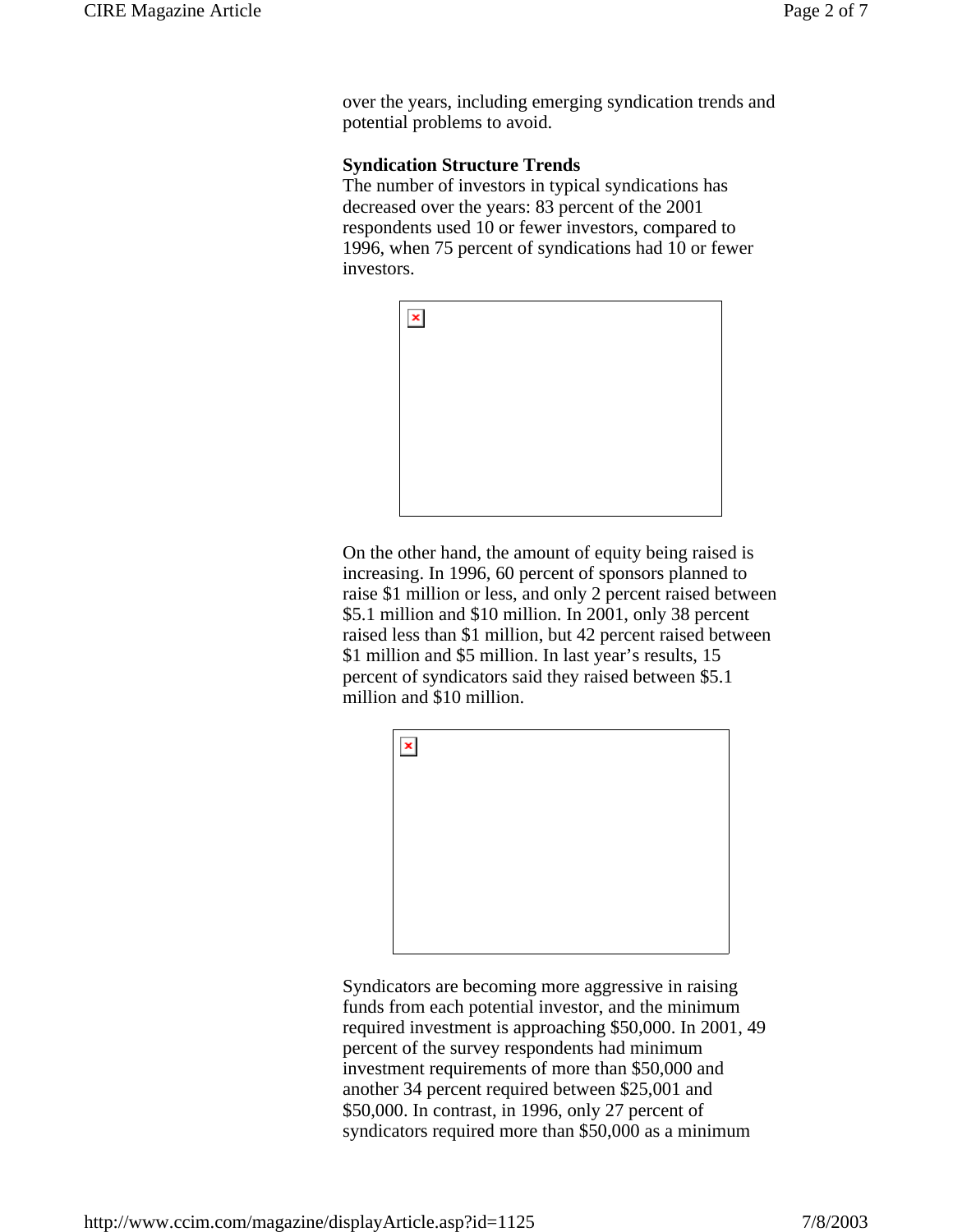investment, and 58 percent accepted minimum investments from \$25,001 to \$50,000.



Just as with individual real estate investors, property types favored for syndications have changed depending on the market cycle. During the past six years, retail, multifamily, and industrial properties have been listed as the top choices. Other popular property choices were selfstorage, hospitality, and raw land. Gambling casinos in Mexico City and an automobile dealership were the most unusual properties cited.

## **Common Organizational Structure**

Prior to the Tax Reform Act of 1986, the limited partnership was the legal entity most often used in real estate syndications. Most LPs were created to allow private securities offerings to small groups of investors through local securities firms and financial planners. Master limited partnerships were created to allow public securities offerings to large numbers of investors through Wall Street.



Investors favored LPs because they could invest in real estate with limited liability: They knew the maximum loss exposure they would have during the life of the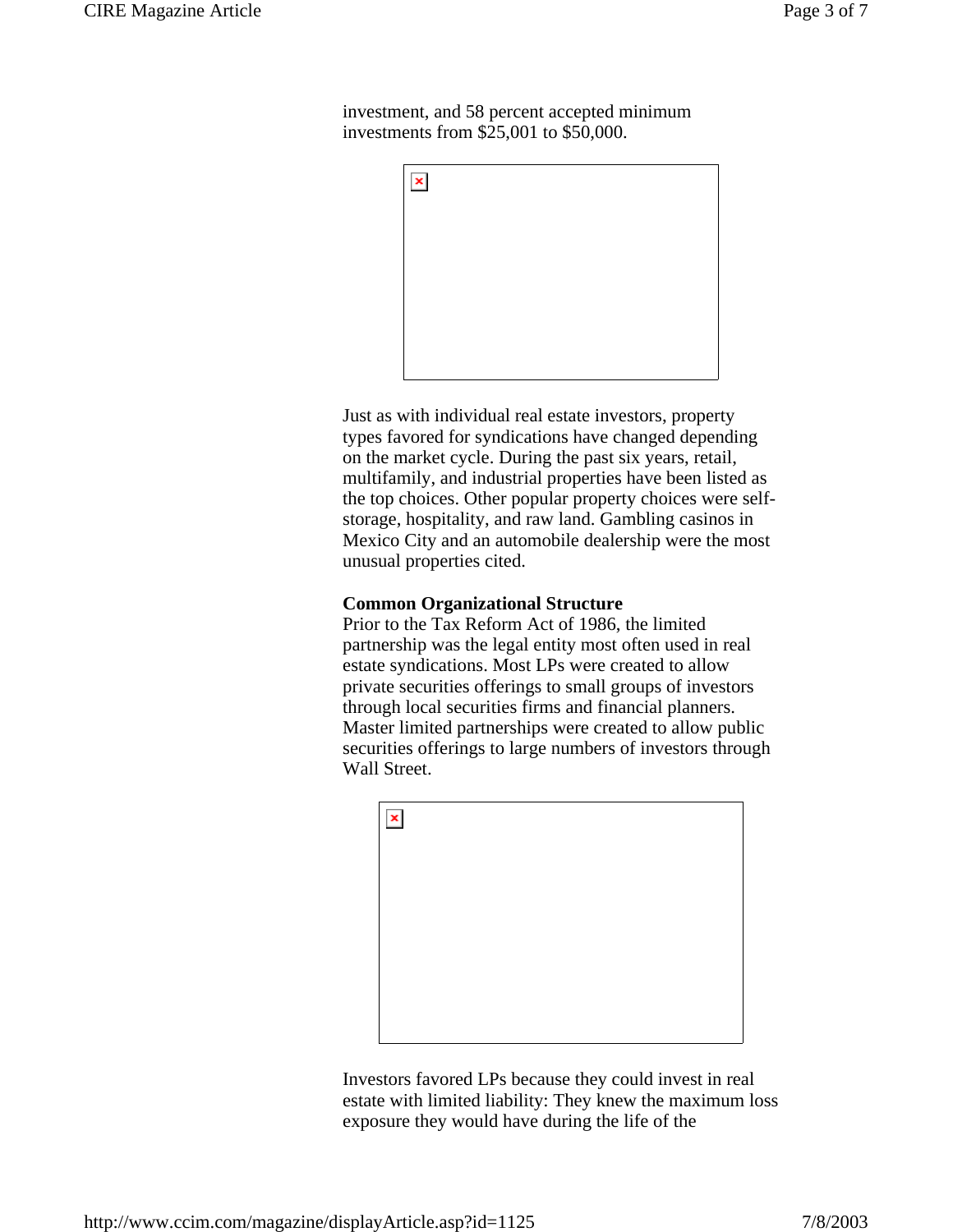partnership. In addition, investors would receive the tax losses from the investment to use on their own tax returns, and the partnership itself was not taxed.

Syndicators liked the LP because it gave them, the general partners, total control over the decisions made during the investment. In return for total control, sponsors faced unlimited liability in the event of any losses suffered by the partnership.

However, with the economic downturn in the late 1980s and the enactment of the Tax Reform Act, many properties ran into financial problems. Investors found themselves unable to solve problems because they were not allowed to directly manage the investments, and sponsors found their personal liabilities overwhelming. Sponsors became unwilling to form new syndications, and investors were not willing to invest in new LPs.

The industry needed a new legal entity to free sponsors from unlimited liability and give investors the ability to take an active role in management but not lose the benefit of limited liability. In 1988, the federal government recognized the limited liability company structure, and by 1996 all states had approved some version of it.

In the 2001 CCIM survey, 77 percent of the respondents said they were using the LLC as the legal entity in their syndications. Today, LPs for the most part have disappeared. Tenancy-in-common arrangements retain their popularity as some investors look to a vehicle in which they can take advantage of the capital gains tax deferral offered through Internal Revenue Code Section 1031.

Most syndications are structured as private offerings: They generally have 10 or fewer investors and the equity raised is less than \$5 million. Under federal securities laws, meeting these requirements prevents offerings from being classified as public. By using private offerings, sponsors avoid the expense and regulation required in a full securities registration.

According to the survey, organizational fees paid by the sponsors continued to range between 1.5 percent and 4 percent of the equity raised. Organizational fees include legal, accounting, printing, and underwriting costs paid to facilitate the syndication's formation. Small offerings usually have organizational fees in the upper end of the percentage range, but a smaller absolute dollar amount.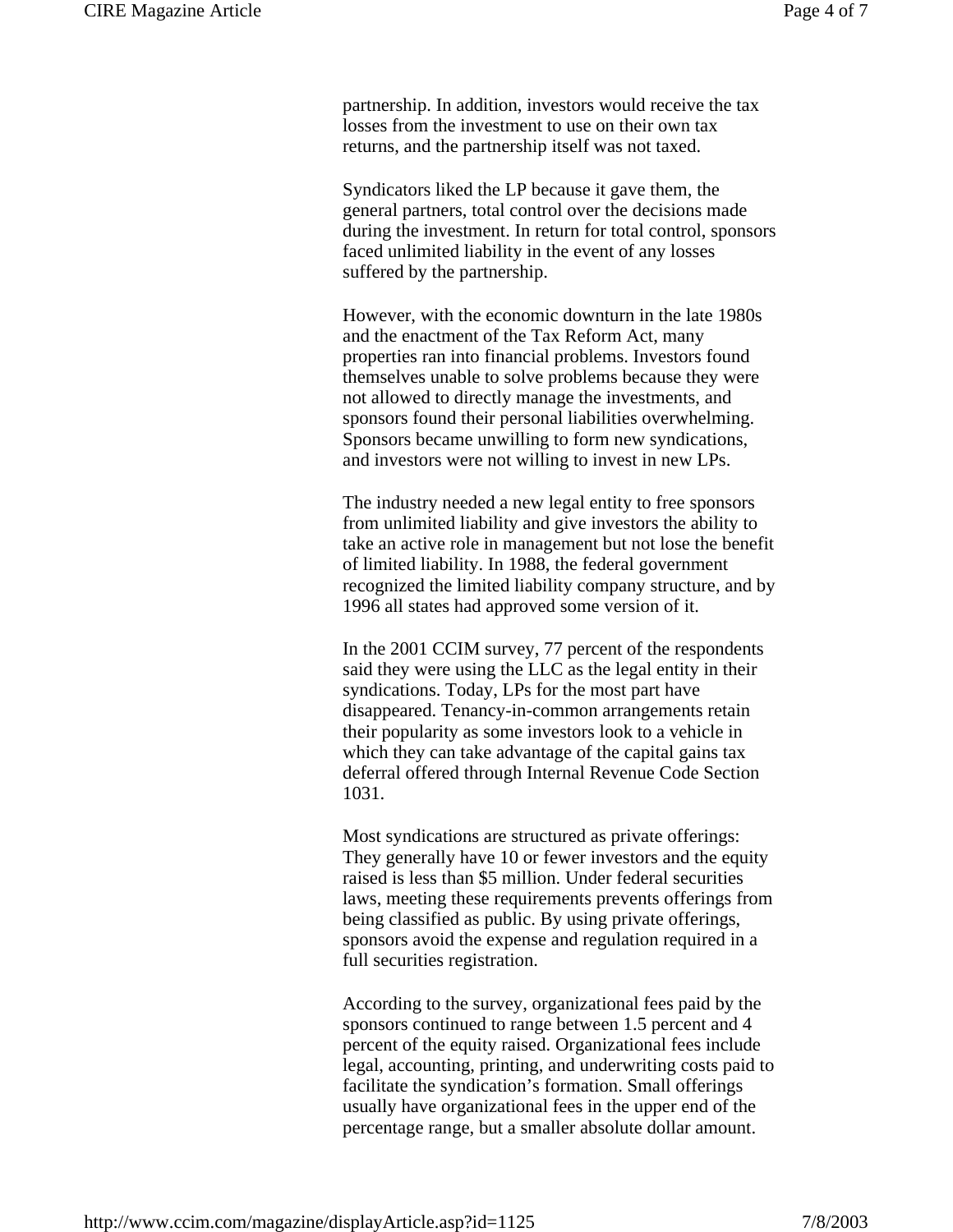Larger offerings will show a greater dollar amount, but a lower percentage. Sponsors should research the estimated amount of these fees before determining the amount of equity to be raised.

#### **Sponsor Compensation**

One of the primary reasons commercial real estate professionals sponsor syndications is the potential for profit. However, no law dictates the fee-splitting arrangement between the sponsor and the investors in private offerings, and there are as many different arrangements as there are syndications.

The surveys asked only about the share of profits on a transaction that sponsors expected to realize. Sponsors can look to the profits they expect to receive in return for taking the risk and responsibility of forming and managing syndications. In 2001, the results showed that sponsors expected to receive 17 percent of the profits, which is a reduction from the 25 percent sponsors expected to receive in 1996.

Brokerage, leasing, property management, and financing fees are paid on every transaction, regardless of whether or not a syndication is formed to own the property. Sponsors should not include these fees in measuring the benefits they expect to receive.

### **Learning From Past Mistakes**

The surveys asked respondents to list the mistakes they had made in past syndications. Most of the results fell into three broad categories.

*Too Much Risk for Too Few Rewards.* There is often more risk in real estate investments than anticipated. This problem is even greater for a syndication's sponsor, who may take on the risks of ownership for all the group members. The mistake most often mentioned is that sponsors assumed too much personal liability in return for the amount they expected to receive in profits.

The rise in the use of the LLC as the legal entity in syndications directly addresses part of this problem. In an LLC, every member, even the sponsor, benefits from the limited liability feature. But that is only half of the mistake. What about the amount of profits the sponsor expects to receive?

Over the six-year span the surveys were conducted, a trend appears to have developed in the wrong direction.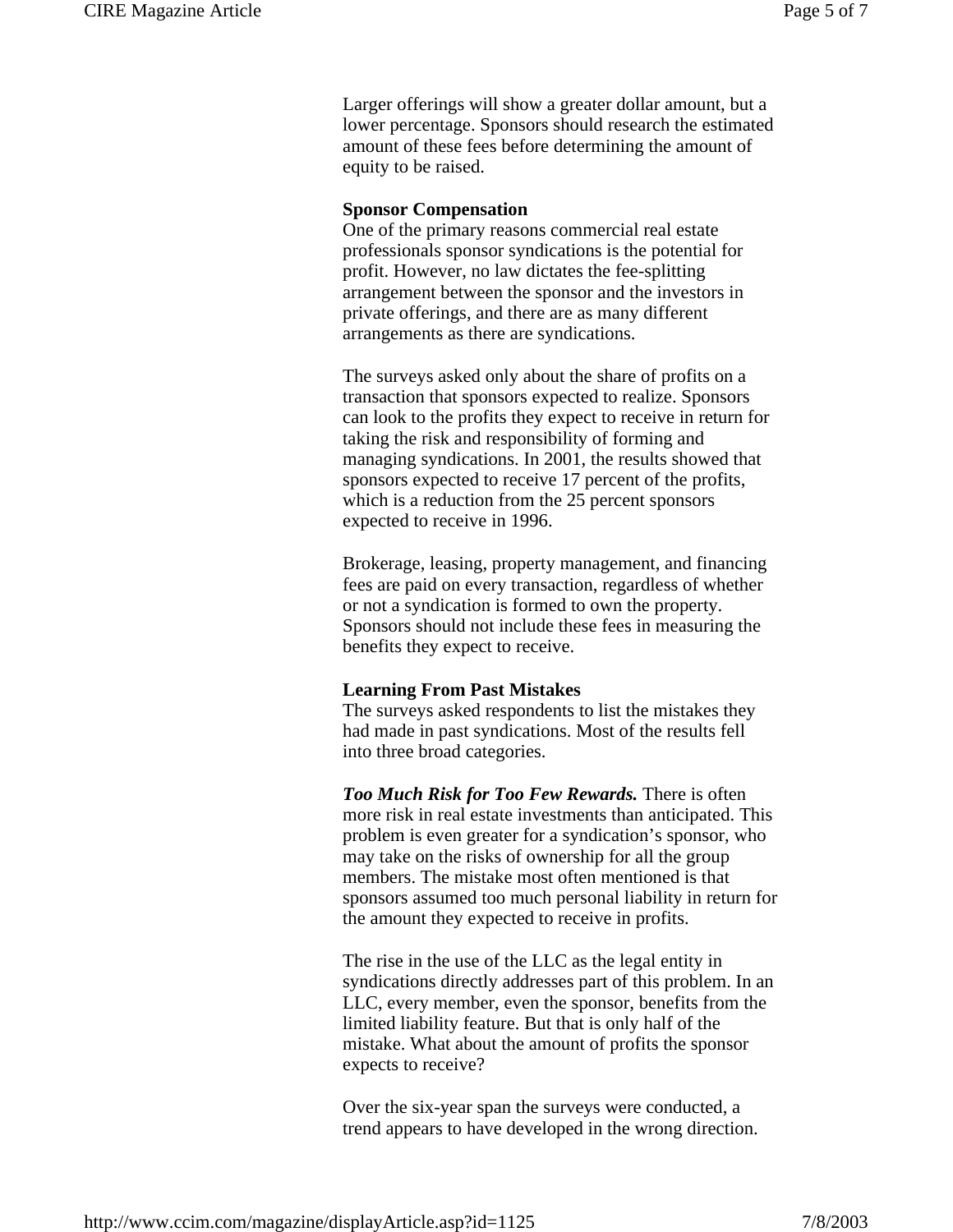As reported, the percent of profits sponsors are anticipating has *decreased* from 25 percent to 17 percent. Is this a result of sponsors taking on projects with slimmer anticipated total profits? Or, is this the result of marketing pressure, where sponsors find they must reduce their profits to compete for the available cash from investors?

Whatever the cause, sponsors should examine carefully their expected profits before taking on a syndication. By using parternship modeling software, syndicators can calculate the present value of the anticipated profits at a discount rate adjust- ed for an appropriate level of risk, and the sponsor can determine whether the expected benefits outweigh the expected risk. In certain projects, the best decision may be to collect traditional brokerage fees in a transaction and leave the syndication to someone else.

*Too Many Investors.* Comments like "No whiny investors," "Did not maintain control," and "Make sure I like and trust my partners," all point to the difficulty in managing the group, not just the property. Many sponsors have found that the care and maintenance of investors is something they are not prepared to handle.

Sponsors have dealt with this problem in two ways. First, they have lowered the number of investors in each group. As a result of these smaller groups, each investor is required to make a larger minimum investment, and the feeling of many sponsors is that sophisticated investors who are able to contribute more money are better able to absorb the risks associated with a real estate investment. Second, the use of the LLC entity almost demands a smaller number of investors so each investor can have an active role in management. Too many investors make the decision process cumbersome.

#### *No Confidence in Income Tax Laws and the Market.*

The third most-frequent comment addresses the problem the syndication industry faced in 1986: the change in existing tax laws and the retroactive application of the Tax Reform Act. With the short useful life assigned to investment real estate (15, 18, or 19 years), high inflation rate, and corresponding high interest rates and low acquisition cap rates, syndications were formed as significant tax shelters for the investors, perhaps even at the expense of economic viability. With the application of the passive loss rules, a longer use life (27.5 years or 39 years), and the end of high inflation, tax benefits